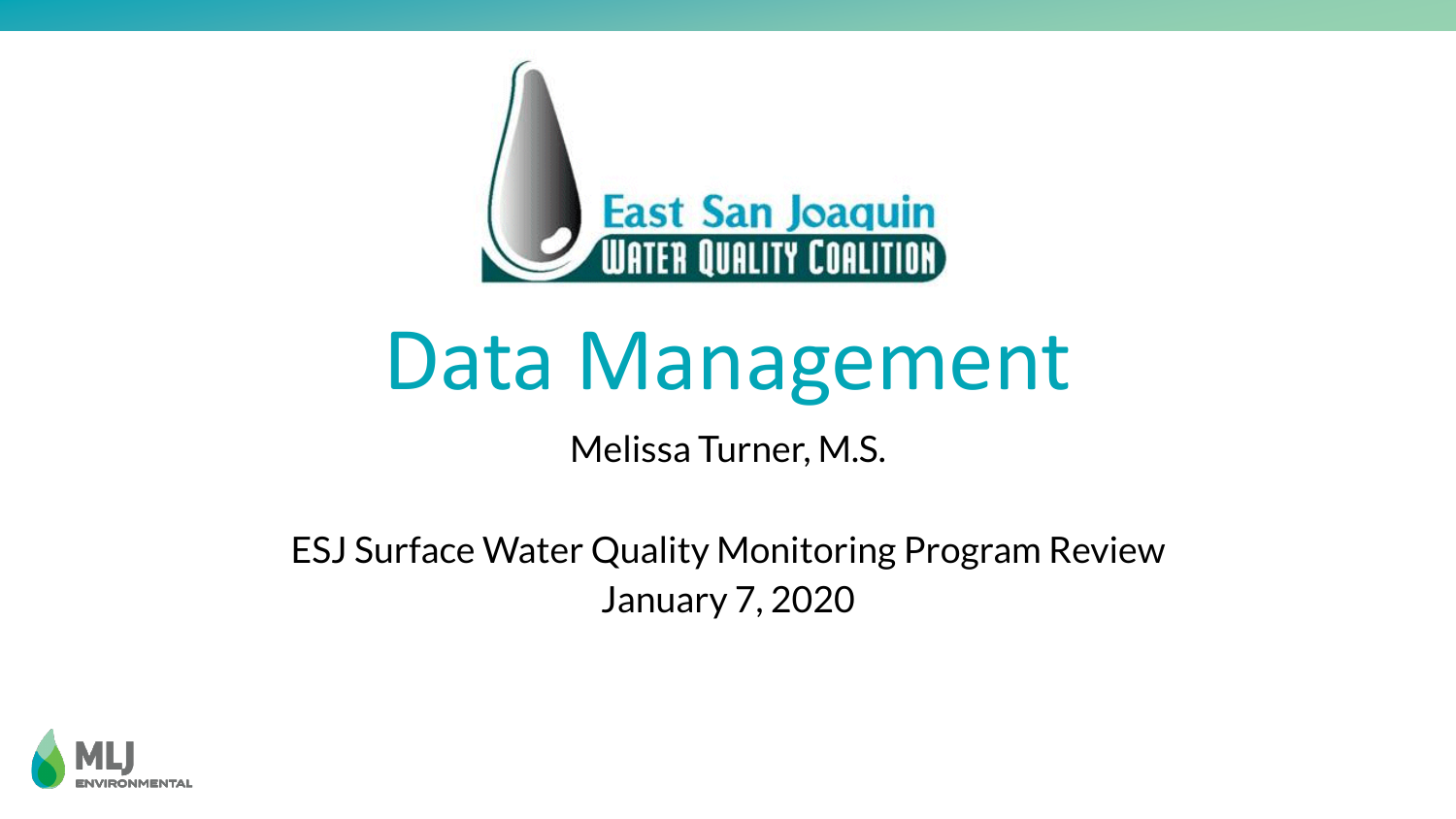## Data Requirements: Attachment B to General Order R5-2012-0116-08

- "Surface water monitoring must provide sufficient data to describe irrigated agriculture's impacts on surface water quality and to determine whether existing or newly implemented management practices comply with the receiving water limitations of the Order." (page 7)
- "The frequency of data collection must be sufficient to allow determination of compliance with the relevant numeric water quality objective(s) or water quality triggers." (page 8)
- "The third party may use the previous three years of available PUR data to determine which of the parameters listed in Table 2 require testing in the sediment sample." (page 12)

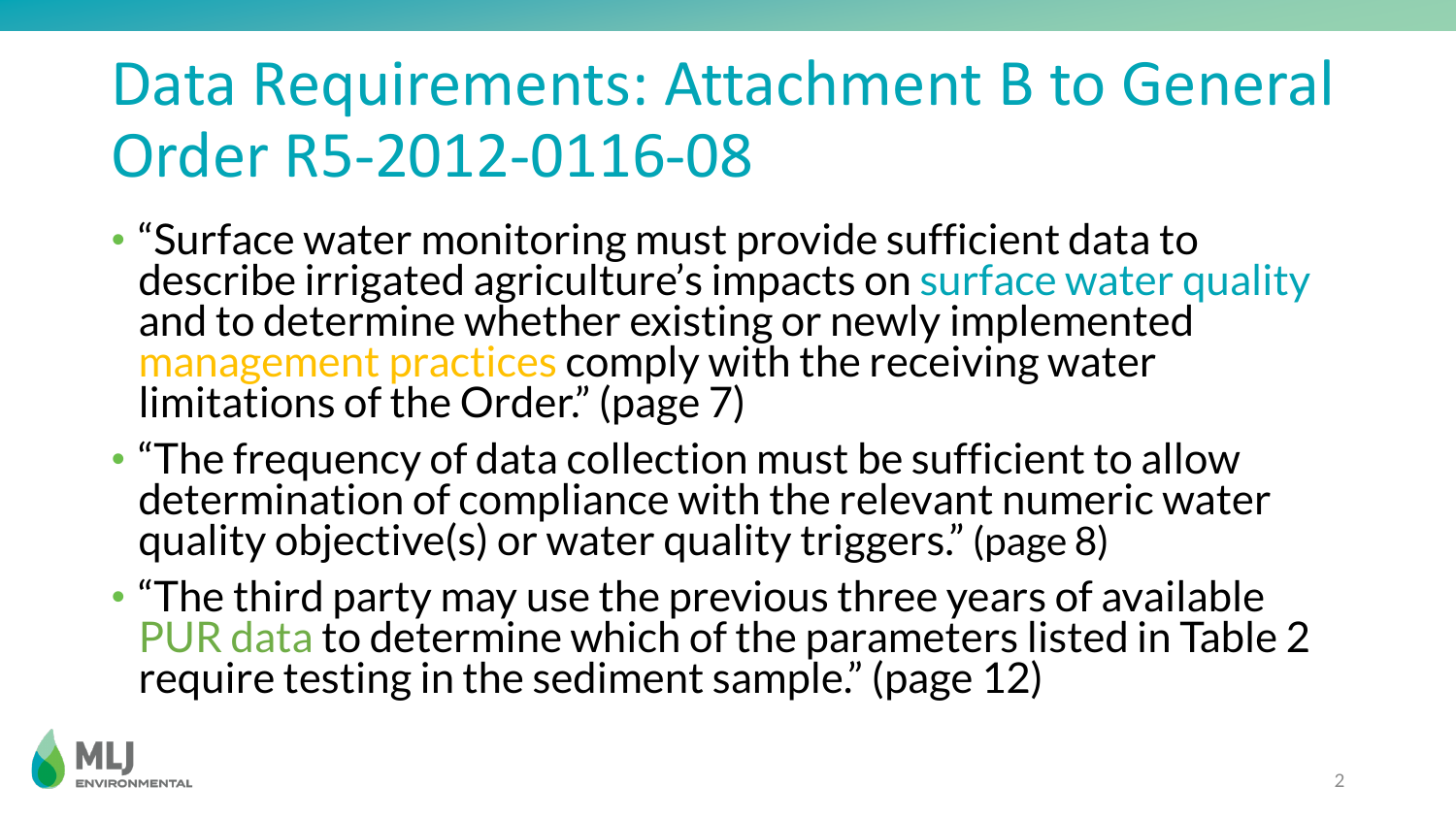### Data Storage



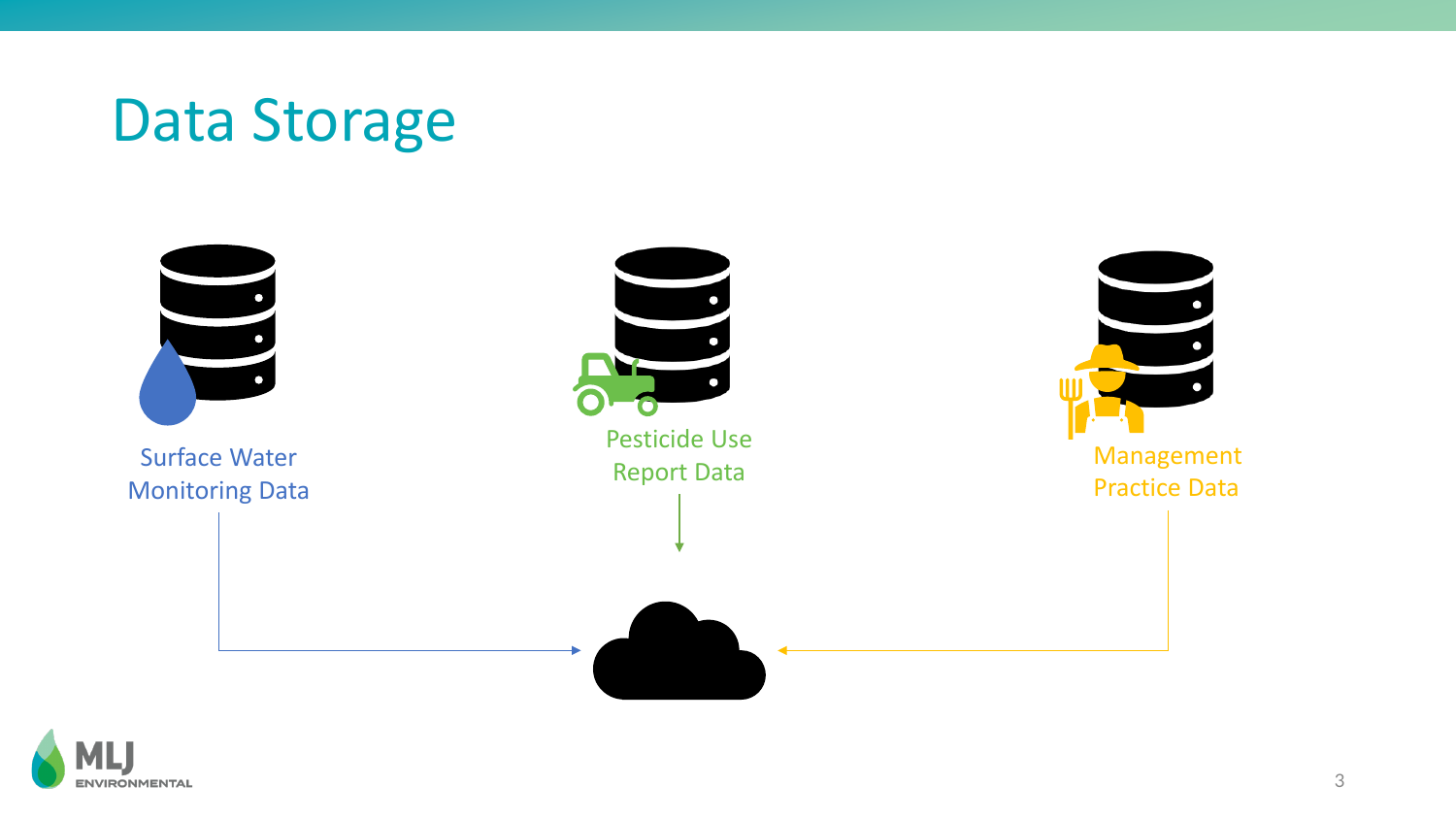### Data Requirements - Storage



#### **Storage of all records - 10 Years**

Third party backup of data



#### **CEDEN Comparable**

Electronic Data Deliverable (EDDs) eQAPP Flagging of data

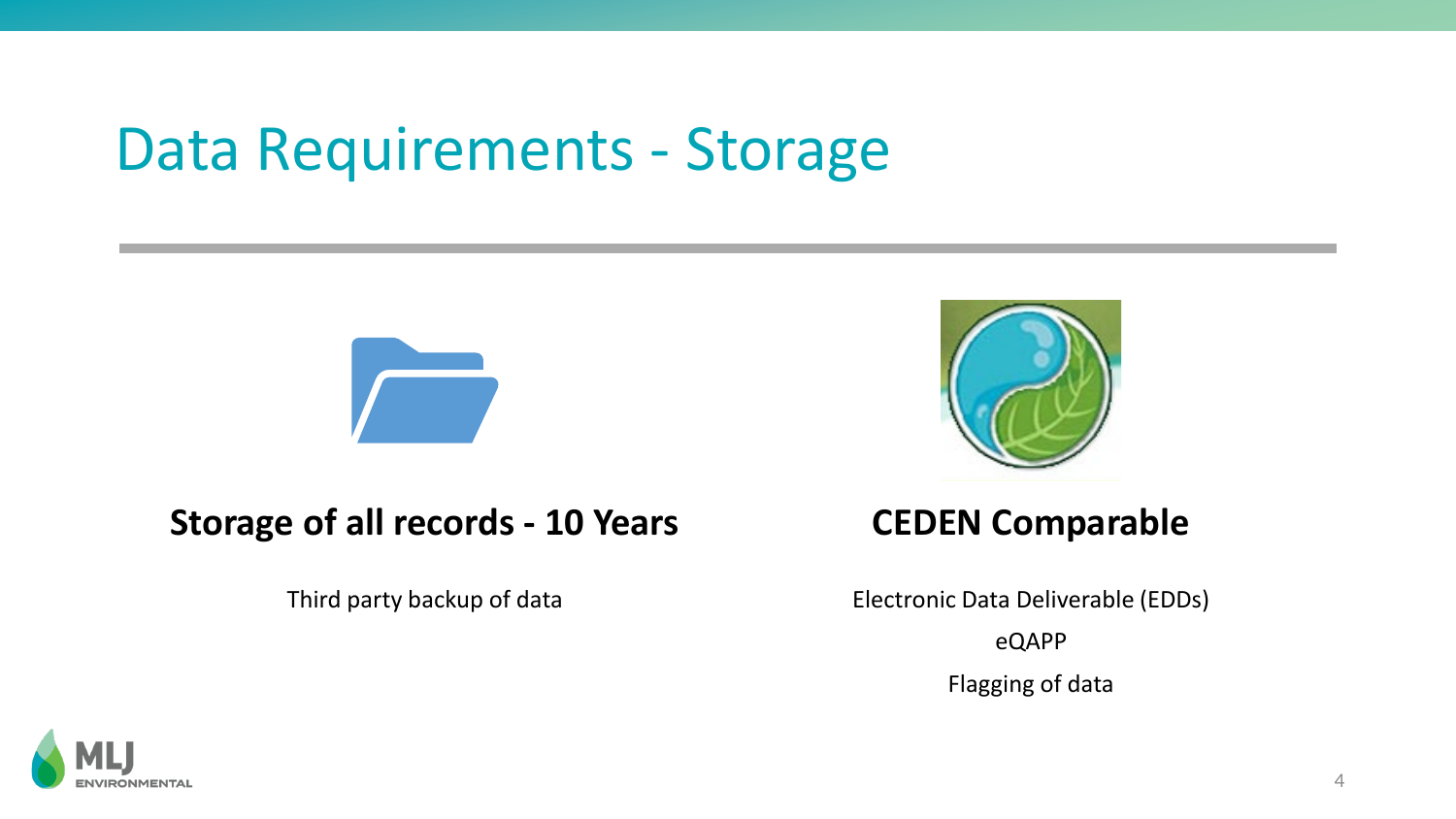#### Data Requirements - Reporting







Surface Water Exceedance Reports – no later than 5 business days

Quarterly Reporting Annual Reporting

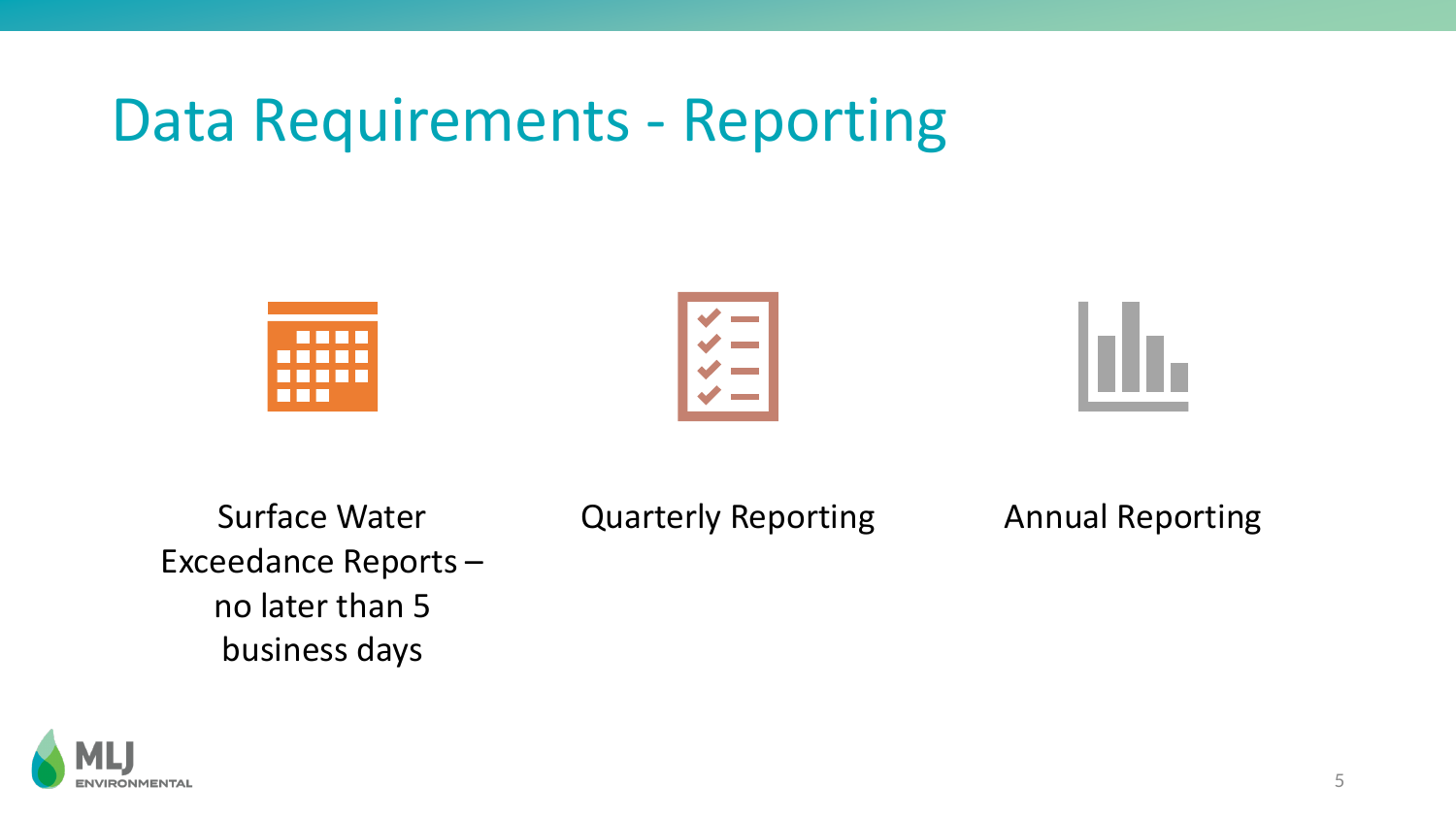## Data Requirements – Quarterly Reporting

- Previous quarter's surface water monitoring results
- Excel workbook
- Most recent version of the eQAPP
- Field sheets
- Photos
- Laboratory reports
- EDDs
- Description of any data missing, status of loading into the CEDEN comparable database



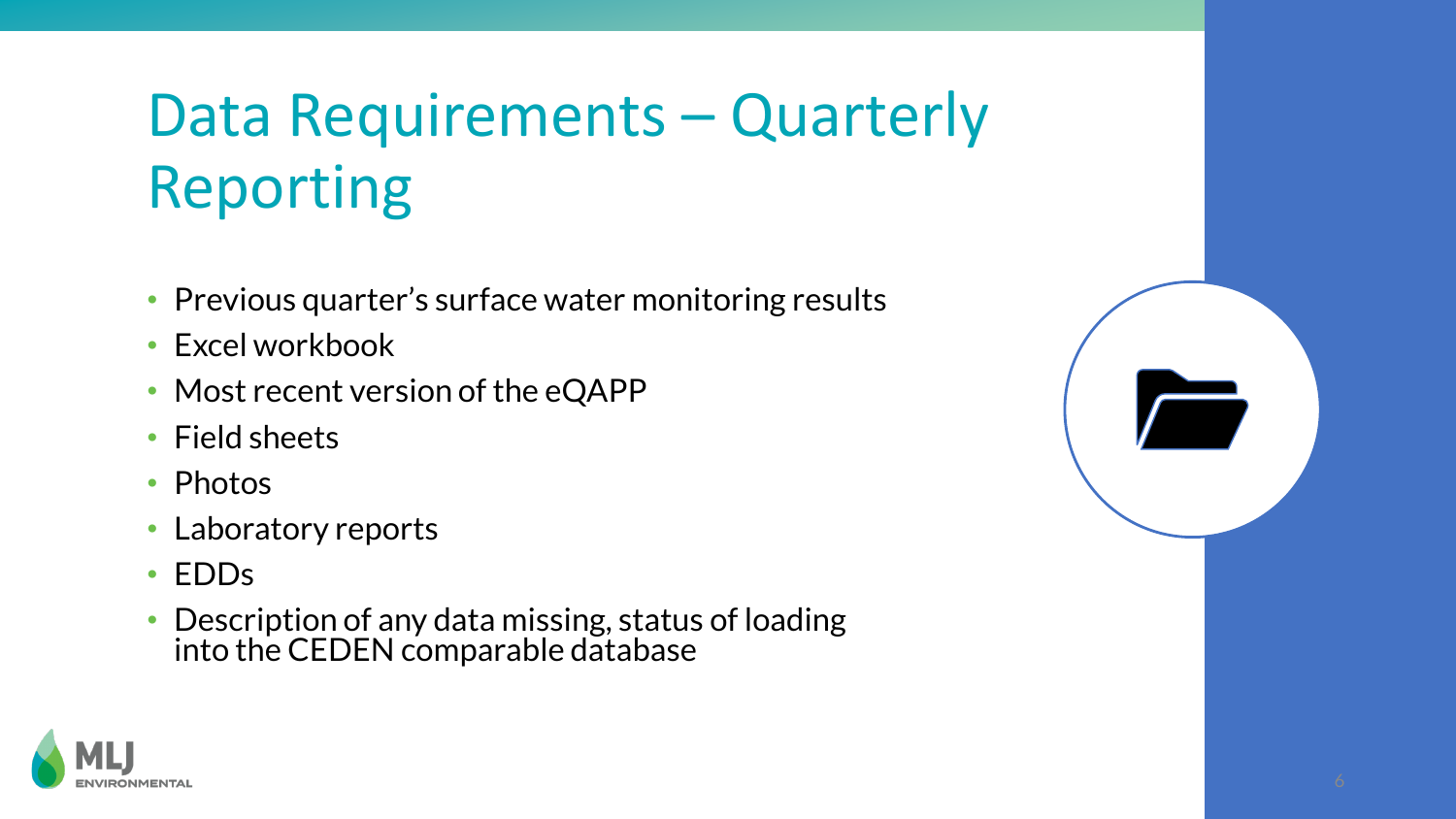## Data Requirements - Annual Reporting



What did we collect? (9)Tabulated results

Did we collect what we were supposed? If not, why?

(12) Precision, Accuracy and Completeness

Were any of the results above an exceedance threshold?

(14) Summary of Exceedances



What are the trends of the data?

(16) Evaluation of Monitoring Data



What practices are effective at reducing exceedances?

(18) Summary of Management Practices

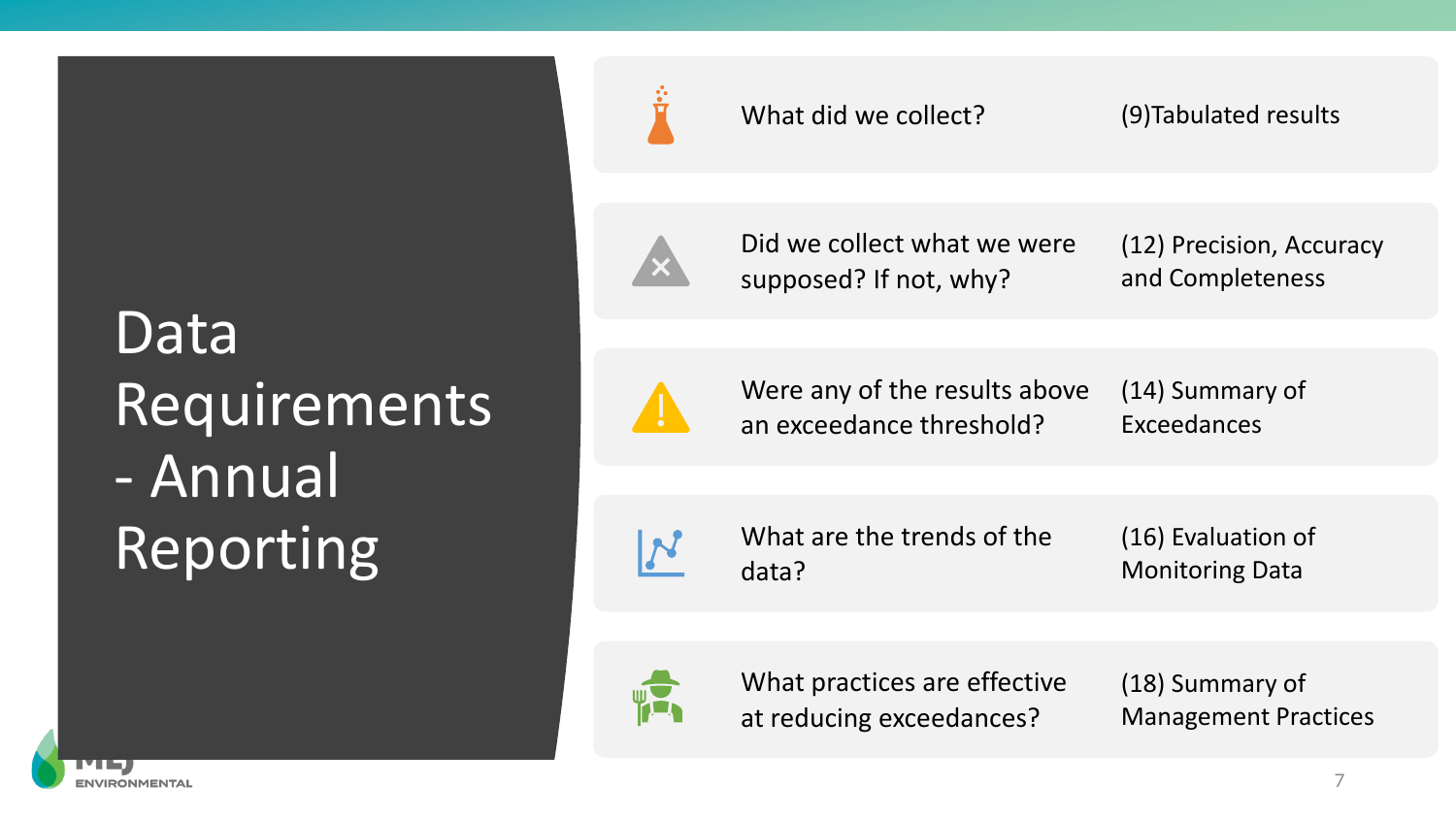### Data Management

- Data management requirements outlined in the Quality Assurance Project Plan
- EPA Data Quality Objective Process "...used to develop performance and acceptability criteria (or DQOs) that clarify study objectives, define the appropriate type of data and specify tolerable levels of potential decisions errors that will be used as the basis for establishing the quality and quantify of data needed to support decisions. " (EPA QA/G-4 2006)

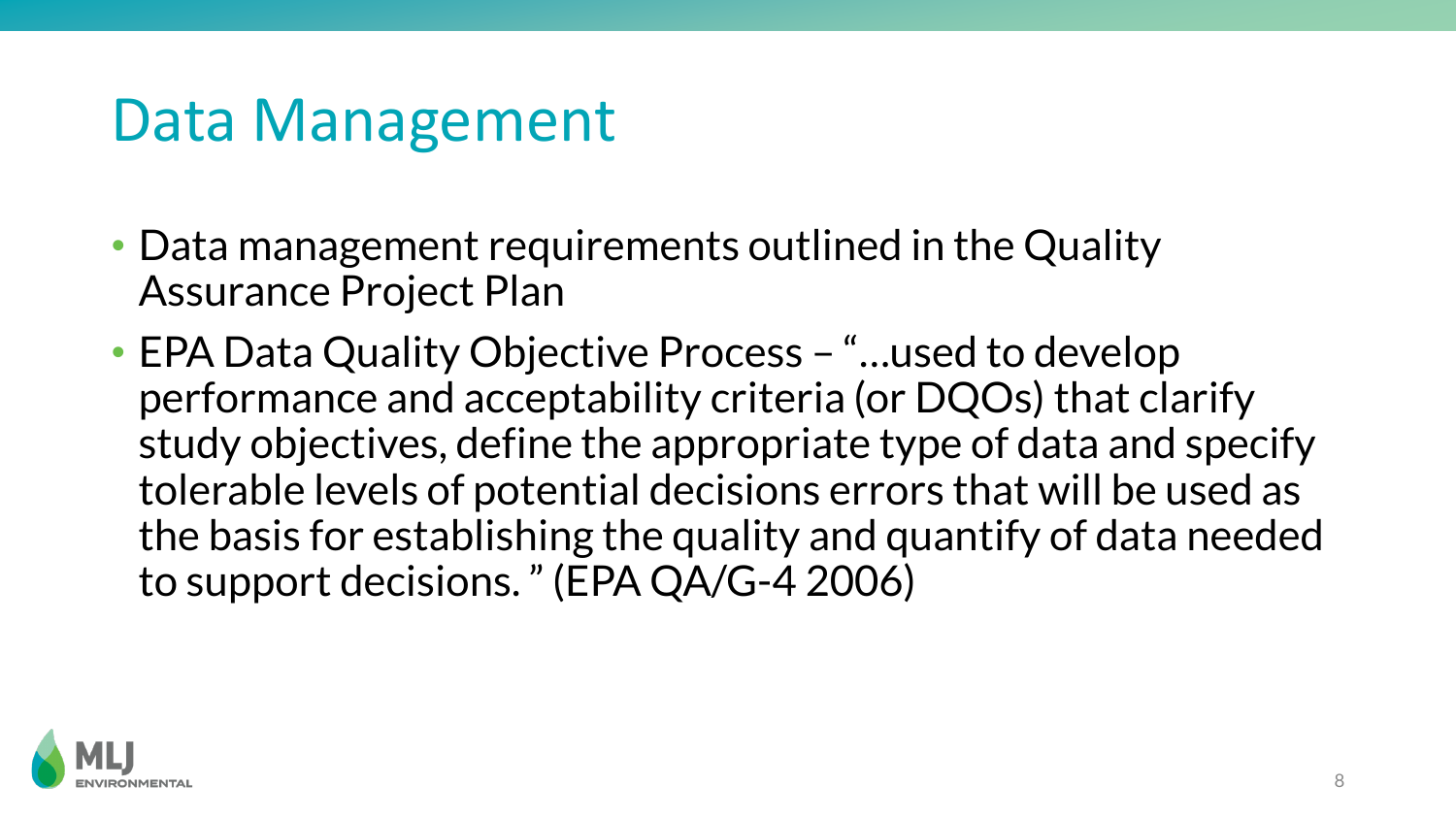#### Quality Assurance Project Plan

- Follows EPA requirements
- Standard Operating **Procedures** 
	- Field Sampling
	- Laboratory Procedures
	- Data Management
- Amendments
	- Regional Board Amendment form
	- Annual amendments when additional pesticides are being added to the program



"Guidance on Systematic Planning Using the Data Quality Objectives Process, EPA QA/G-4" (2006)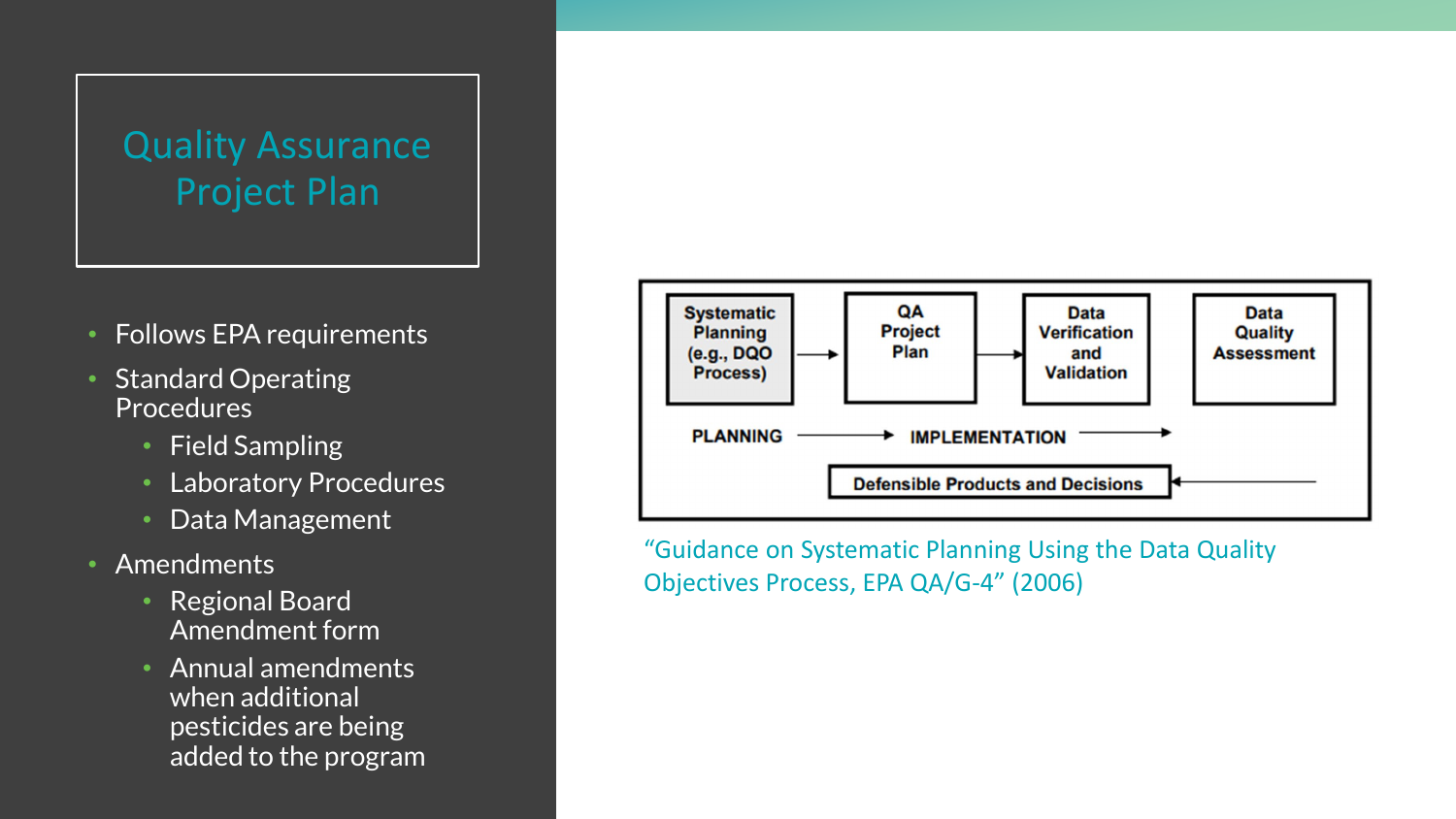#### Surface Water Monitoring Data Flow

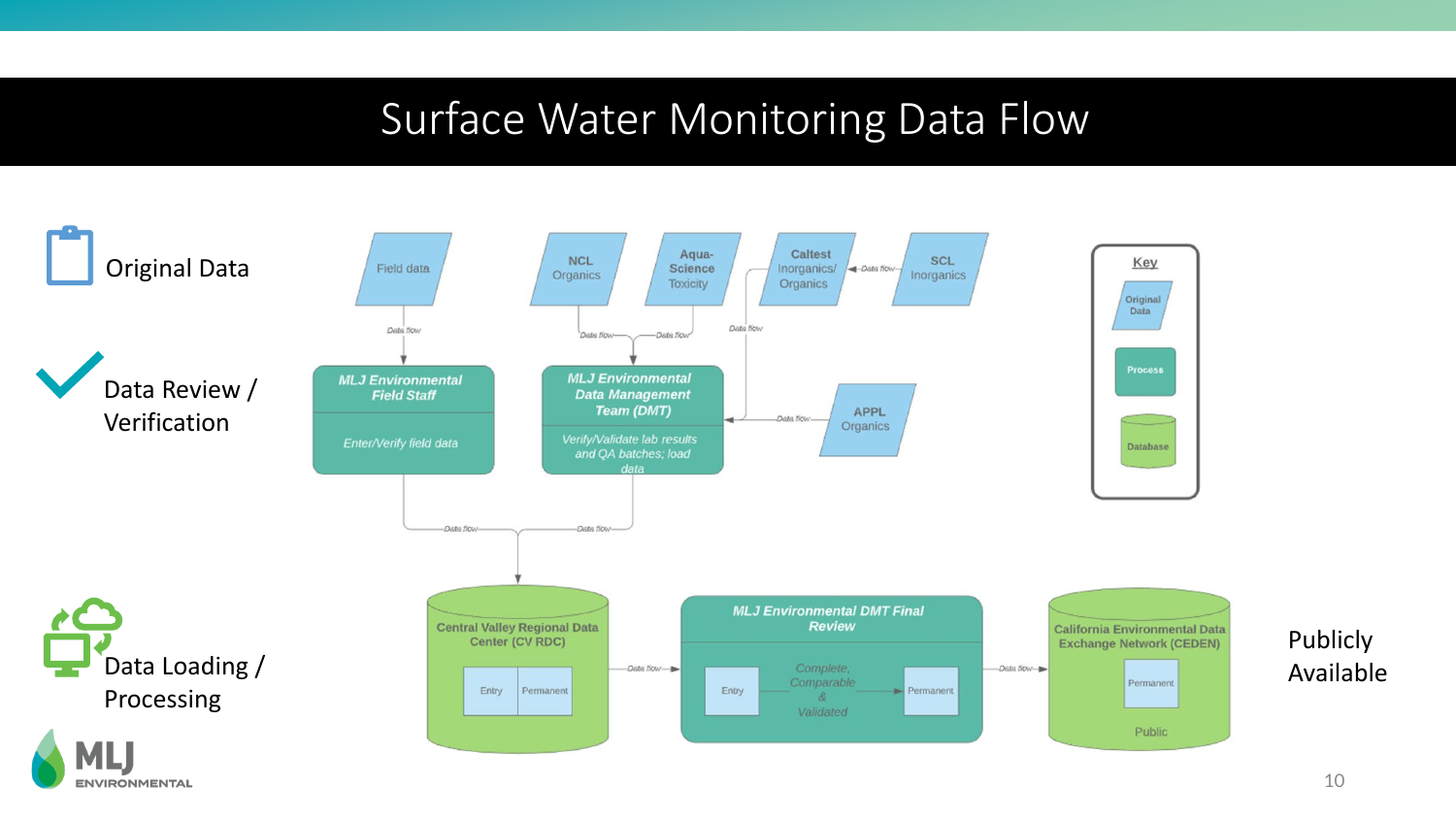## Original Data



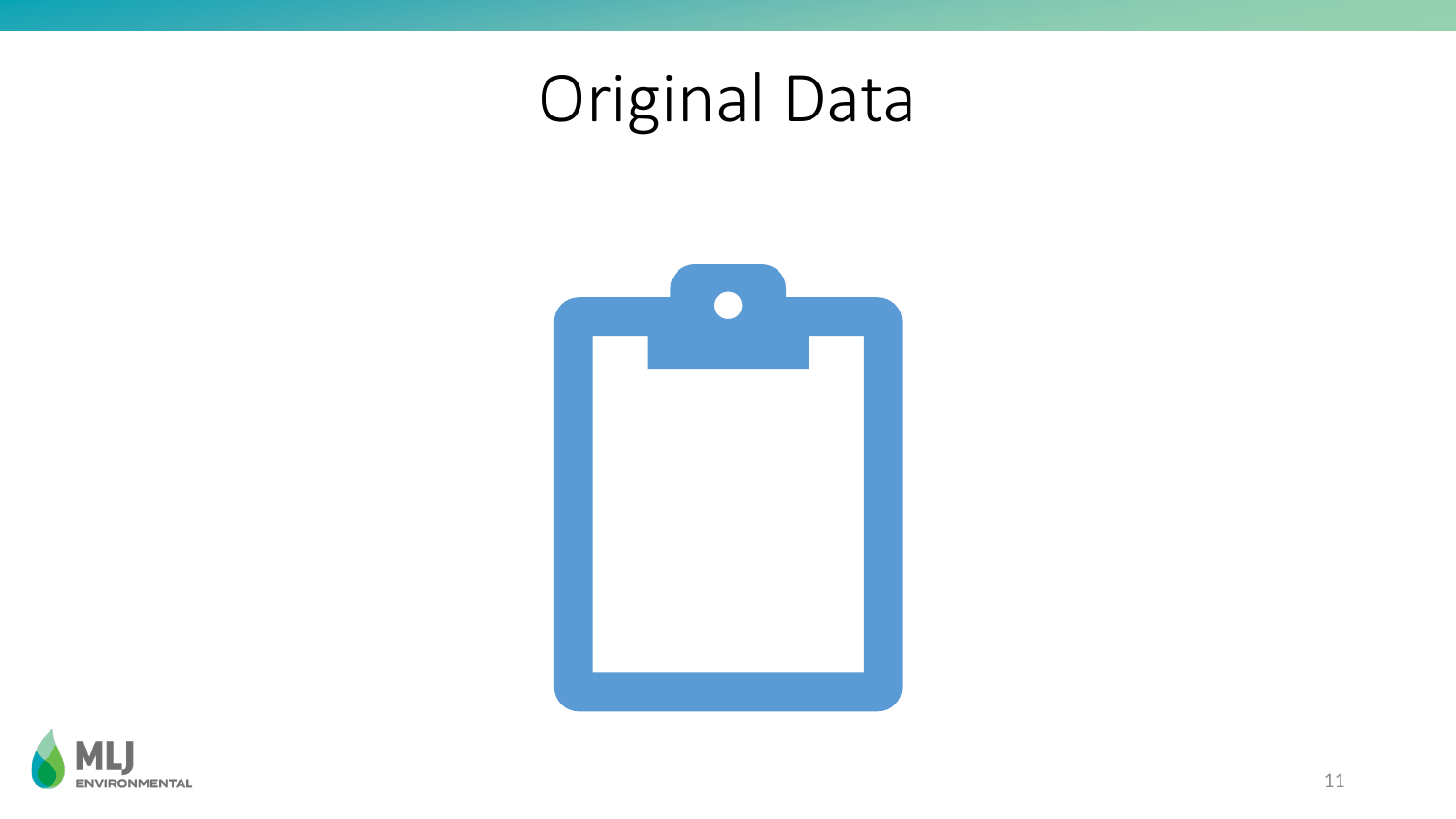

**ENVIRONMENTAL**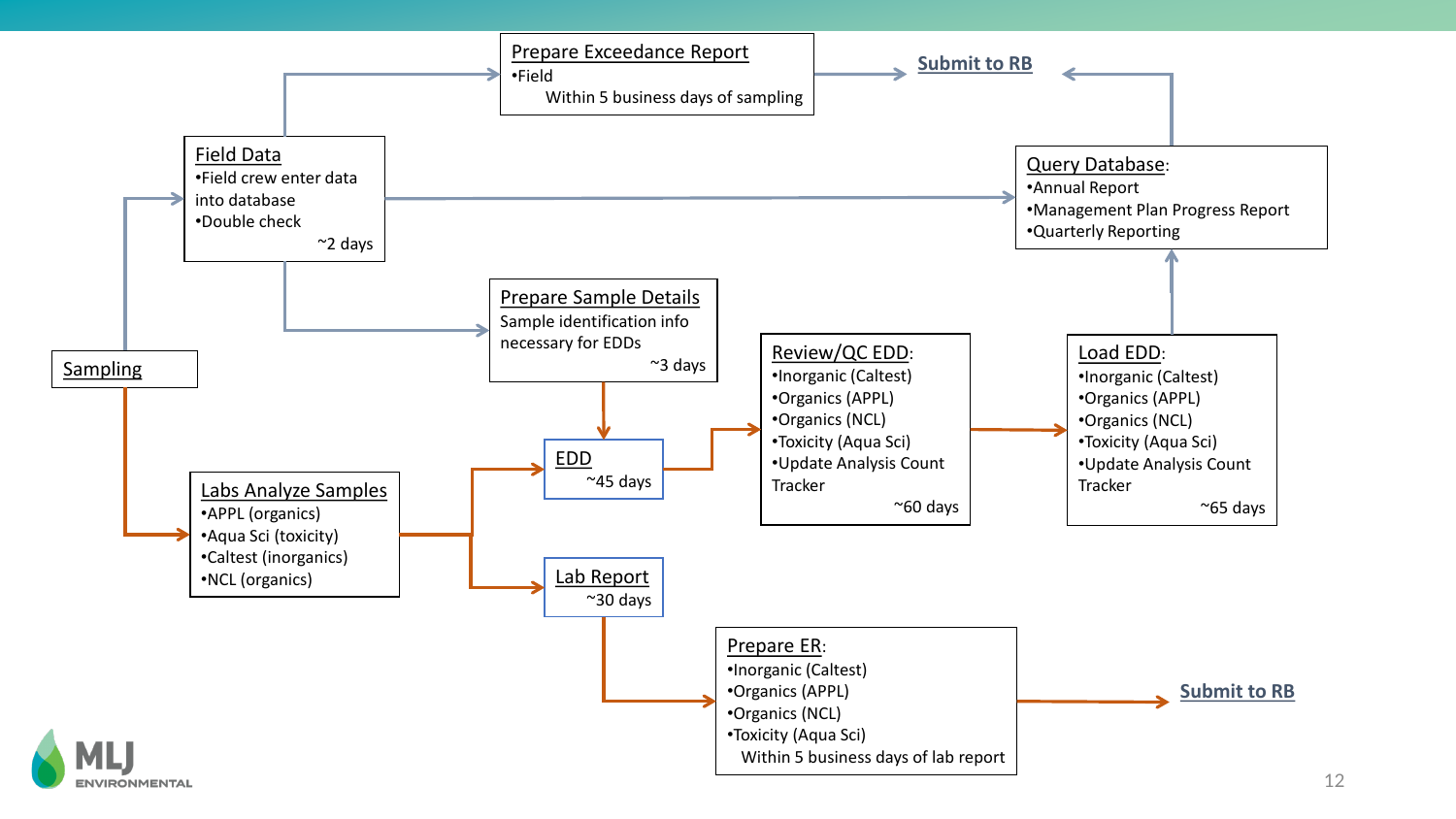### Data Validation / Verification



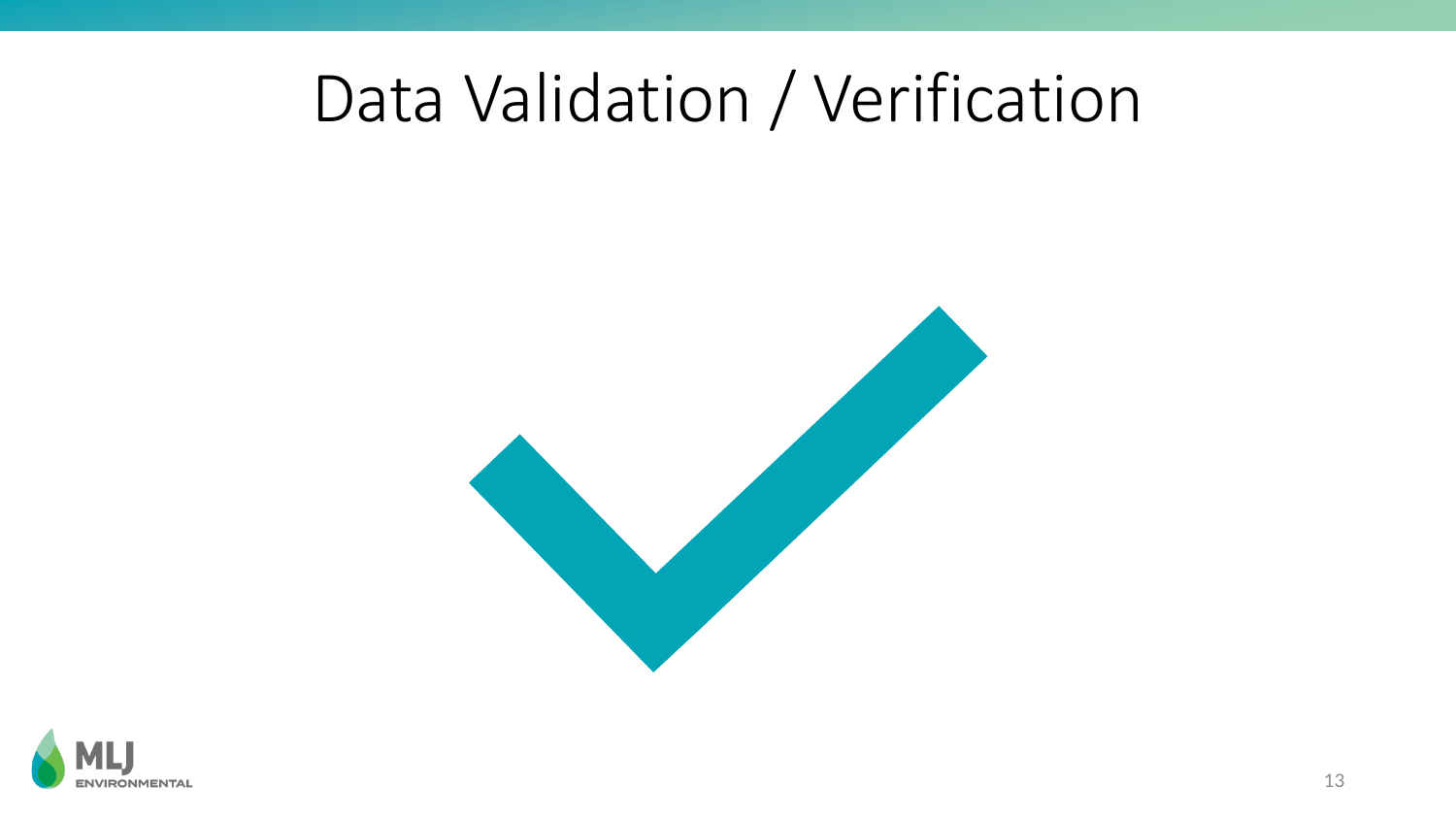### Data Validation / Verification

- Data Management Standard Operating Procedures
- Feedback to laboratory and/or field crews if QAPP procedures are not followed
	- Corrective actions
- Data are flagged when Measurement Quality Objectives are not met



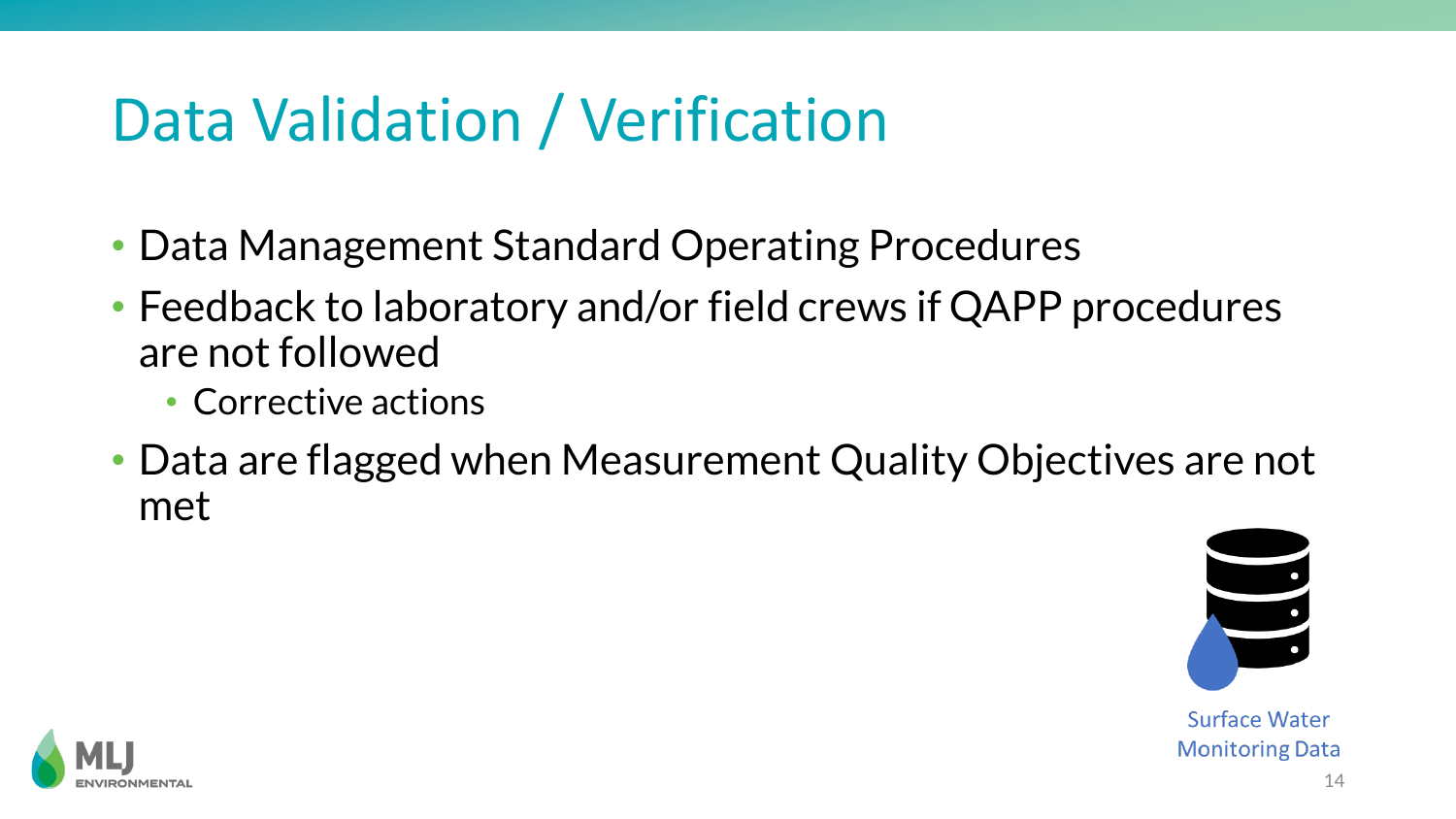## Data Integration

- Management Plan Progress Report
	- Determination of new management plans
	- Progress on existing management plans
		- Summary of implemented practices
		- Changes in water quality



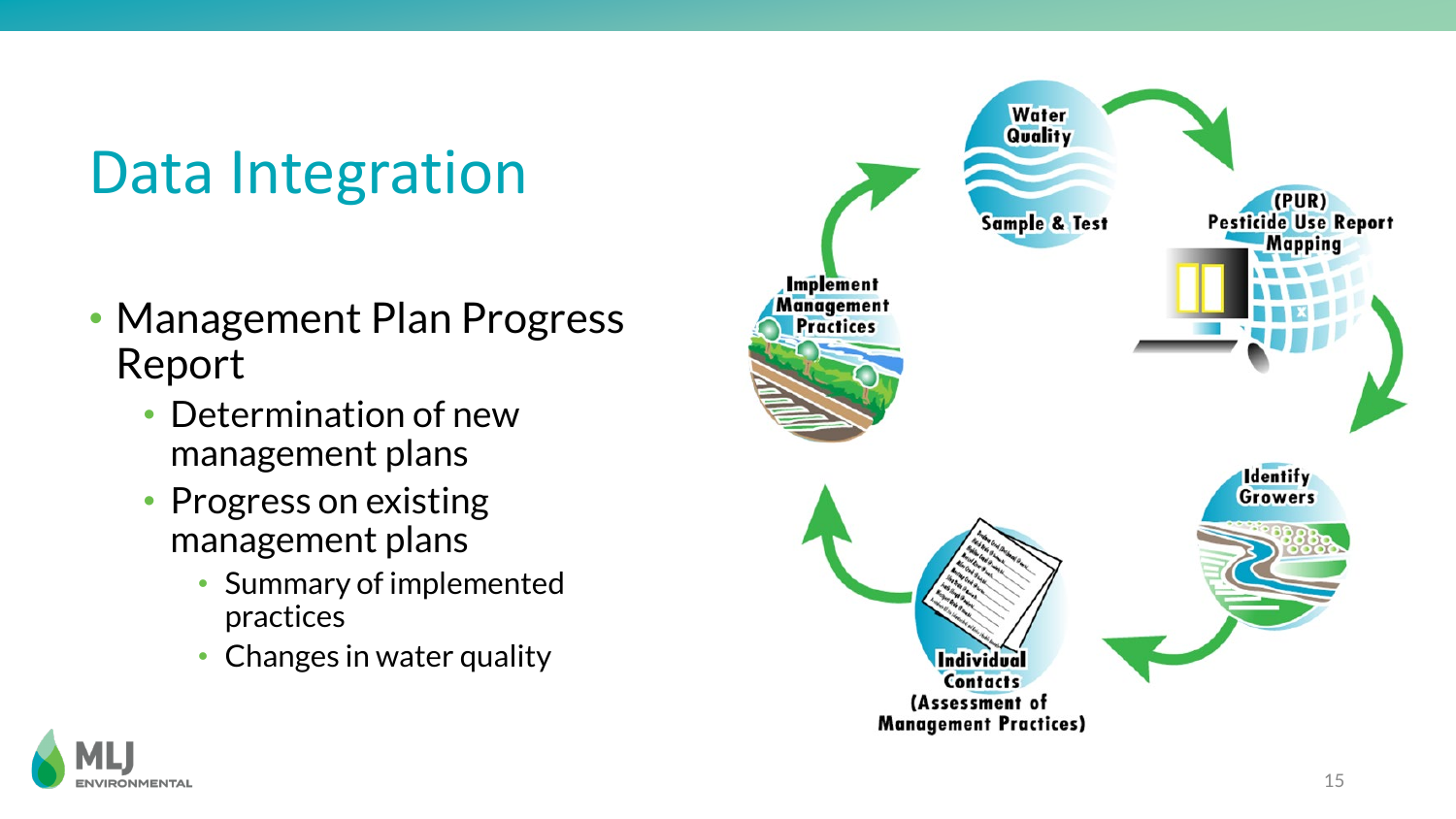#### PUR Data

- California Department of Pesticide Regulation Pesticide Use Reporting Data
- Retrieved from CalPIP (QC'd data) and County Agricultural Commissioners (Preliminary data)
- Used for:
	- Pesticide Evaluation Protocol (PEP) most recent 3 years
	- Associating water quality exceedances to past use



Pesticide Use Report Data

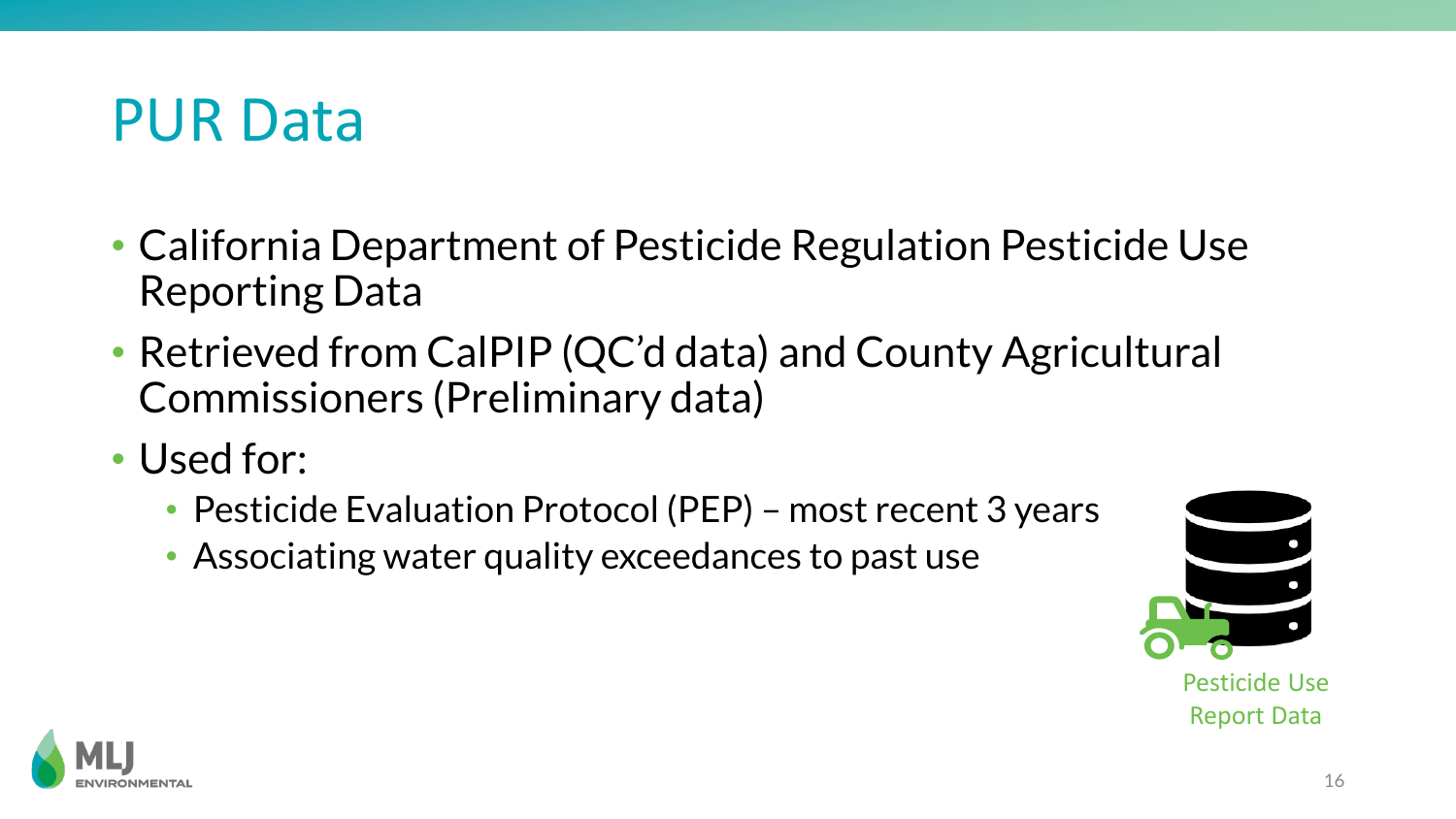#### Management Practice Data

- Growers with applications associated with past exceedances fill out surveys to track management practices
- Changes in management practices are stored in a database
- Reported to the Regional Board as part of the Management Plan Progress Report